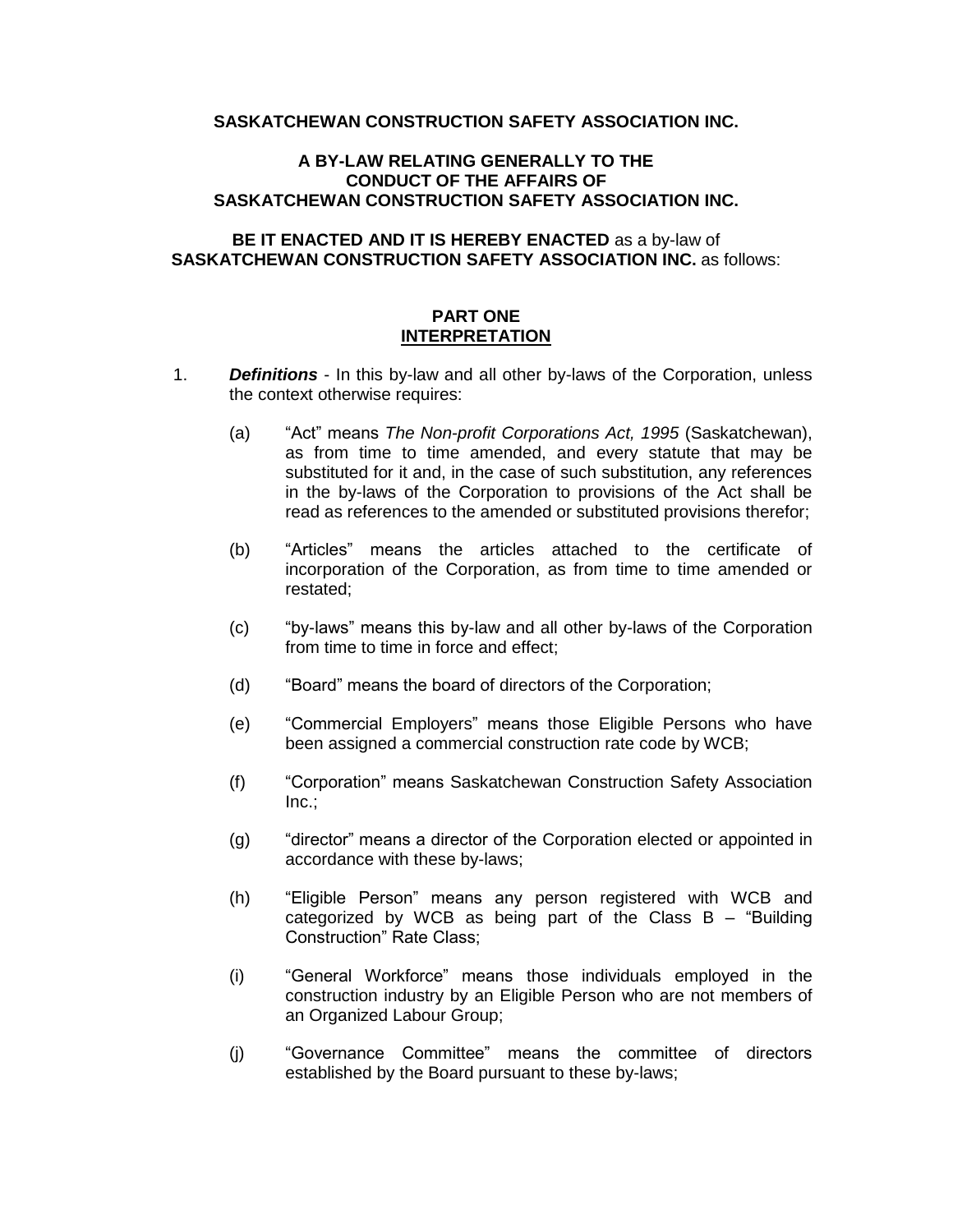- (k) "Industrial Employers" means those Eligible Persons who have been assigned an industrial construction rate code by WCB;
- (l) "meeting of members" includes an annual and a special meeting of members;
- (m) "member" means a person or organization having a membership in the Corporation in good standing;
- (n) "Nominating Groups" means, collectively, the Commercial Employers, the Residential Employers, the Industrial Employers, the Organized Labour Employees and the General Workforce;
- (o) "Nominees" means, collectively, the nominees selected by the Board and each of the Nominating Groups in a given year pursuant to Section [34;](#page-9-0)
- (p) "Organized Labour Employees" means individuals who are members of an Organized Labour Group and employed by an Eligible Person;
- (q) "Organized Labour Groups" means, collectively, all organized labour groups whose members are employed or retained by Eligible Persons from time to time;
- (r) "person" shall be construed as a reference to any individual, firm, company, corporation, joint venture, trust, unincorporated organization, or any association or a partnership (whether or not having separate legal personality) or two or more of the foregoing;
- (s) "Residential Employers" means those Eligible Persons who have been assigned a residential construction rate code by WCB;
- (t) "WCB" means the Saskatchewan Workers' Compensation Board;
- (u) all terms contained in the by-laws which are not defined in the bylaws and which are defined in the Act shall have the meaning given to such terms in the Act;
- (v) the singular includes the plural and vice-versa; and
- (w) all references herein to "person" shall include individuals, bodies corporate, corporations, companies, partnerships, syndicates, trusts and any number of persons.
- 2. *Headings* The headings used throughout the by-laws are inserted for reference purposes only and are not to be considered in construing the terms and provisions of these by-laws or to be deemed in any way to clarify, modify or explain the effect of such terms or provisions.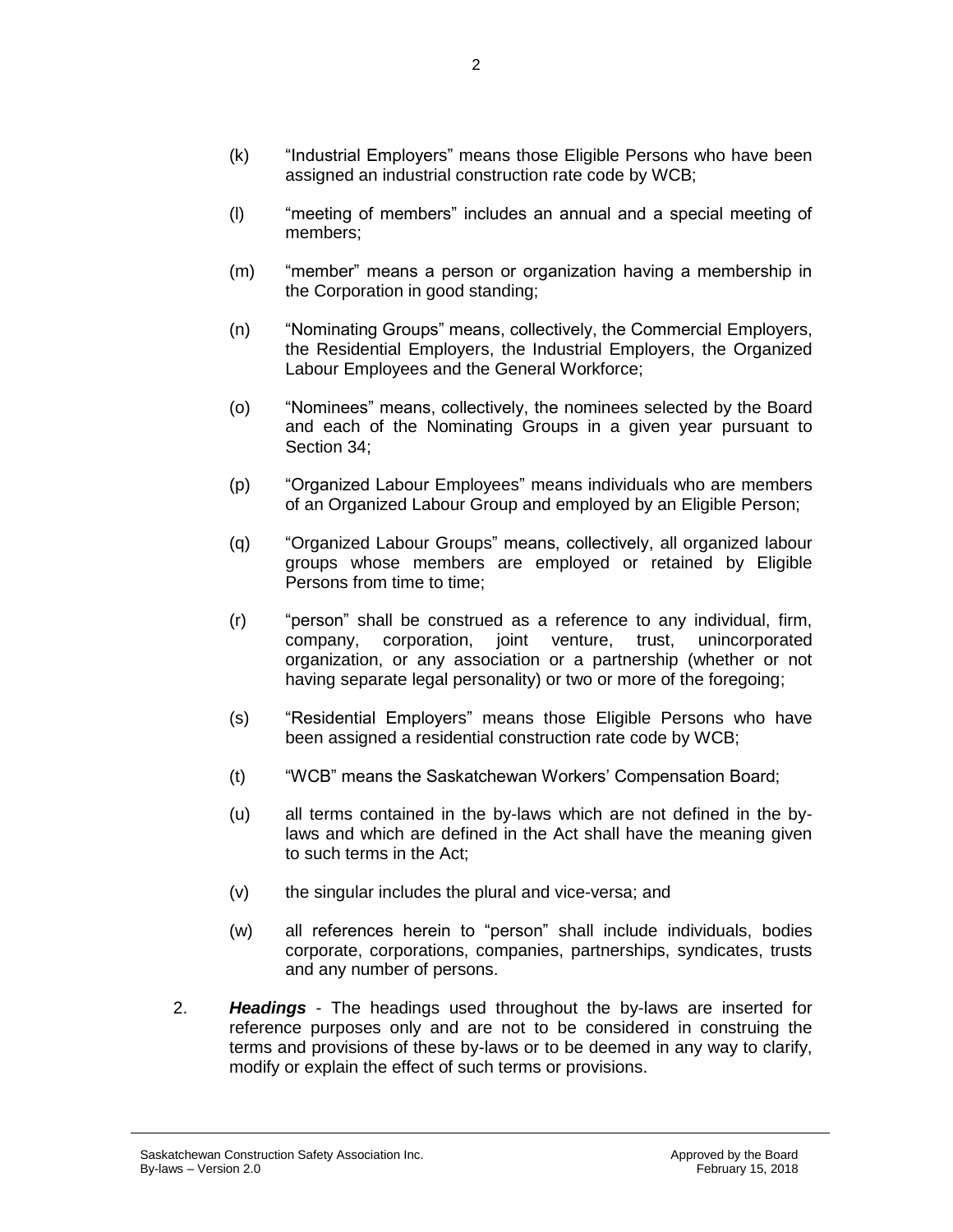- 3. *Conflict with By-laws* **-** To the extent of any conflict between the provisions of the by-laws and the provisions of either the Act or the Articles, the provisions of the Act or the Articles shall govern.
- 4. *Invalid Provisions* **-** The invalidity or unenforceability of any provision of the by-laws shall not affect the validity or enforceability of the remaining provisions of the by-laws.
- 5. *Interpretation* The Board is the sole authority for the interpretation of these by-laws and the decision of the Board upon any question of interpretation, or upon any matters affecting the Corporation and provided for by the by-laws, shall be final and shall be binding on all the members.

## **PART TWO BUSINESS OF THE CORPORATION**

- 6. *Purpose* The purpose of the Corporation is to provide safety services to the Saskatchewan construction industry, with a goal of reducing injuries in the construction industry, and such other purposes as determined by the Board from time to time.
- 7. *Head Office* **-** The head office of the Corporation shall be in the City of Regina, Province of Saskatchewan. The registered office of the Corporation shall be situated at such location in Saskatchewan as the directors may from time to time determine.
- 8. *Seal* **-** The corporate seal of the Corporation shall be in such form as the Board may from time to time adopt. The seal shall be in the custody of an officer as designated by the Board.

# 9. *Execution of Agreements* –

- (a) Agreements, instruments or any other documents requiring execution by the Corporation shall be signed by any two officers or any officer and director, and all such agreements, instruments or documents so signed shall be binding upon the Corporation.
- (b) The Board may from time to time by resolution appoint any officer or officers or any individual or individuals on behalf of the Corporation to sign agreements, instruments or other documents generally or to sign specific agreements, instruments and other documents.
- (c) The seal of the Corporation may, when required, be affixed to agreements, instruments or other documents executed on behalf of the Corporation. However, no agreement, instrument or other document is invalid merely because the corporate seal is not affixed on such agreement, instrument or other document.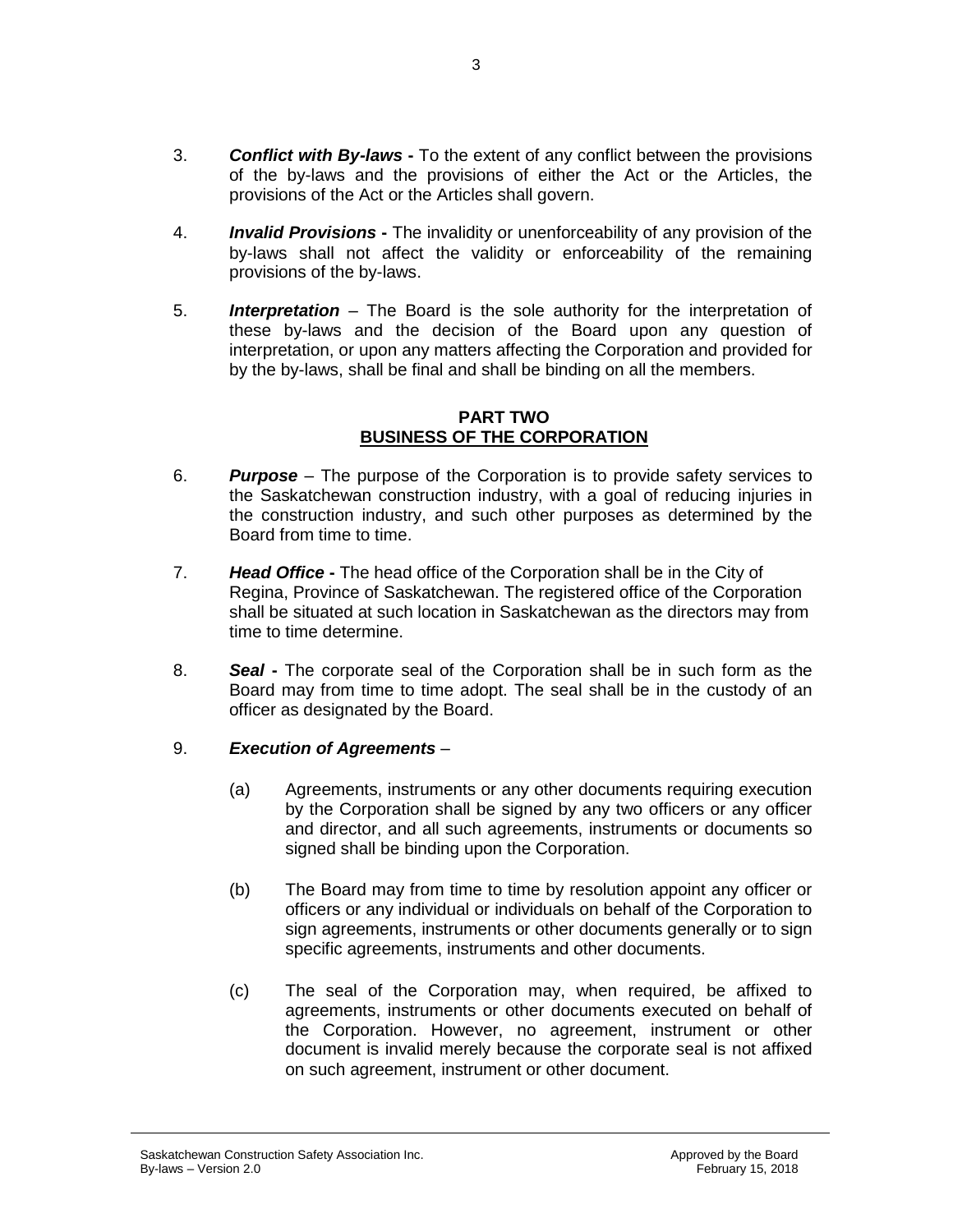- 10. *Borrowing Powers and Banking Arrangements* **–** Without limiting the borrowing powers of the Corporation as set forth in the Act, but subject to the Articles and any unanimous member agreement, the Board may from time to time on behalf of the Corporation, without authorization of the members:
	- (a) borrow money upon the credit of the Corporation;
	- (b) to the extent permitted by the Act, give a guarantee on behalf of the Corporation to secure performance of any present or future indebtedness, liability or obligation of any person; and
	- (c) mortgage, pledge or otherwise give a security interest for such borrowing or other obligations of the Corporation over all or any of the currently owned or subsequently acquired real and personal, moveable and immovable, property of the Corporation, and the undertakings and rights of the Corporation, in such form as the Board may determine.

The banking business of the Corporation including, without limitation, the borrowing of money and the giving of security to secure the obligations of the Corporation, shall be transacted with such banks, trust companies or other bodies corporate or organizations as may from time to time be authorized by the Board. Such banking business shall be transacted under such agreements, instructions and delegations of powers as the Board may from time to time prescribe or authorize.

- 11. *Cheques, Drafts and Notes* All bank drafts, cheques, promissory notes, bills of exchange or other negotiable instruments, and all withdrawals from the Corporation's accounts up to and including the amount of \$20,000 shall be executed in the name of the Corporation and signed by the President or any other individual(s) designated by resolution of the Board from time to time. All bank drafts, cheques, promissory notes, bills of exchange or other negotiable instruments, and all withdrawals from the Corporation's accounts greater than \$20,000 shall be executed in the name of the Corporation and signed by any two officers or any other individuals designated by resolution of the Board from time to time.
- 12. *Fiscal Year* **-** Unless otherwise determined by the Board, the fiscal year of the Corporation shall terminate on the 31<sup>st</sup> day of December of each year.
- 13. *Auditors –* Unless the members vote to waive the appointment of an auditor, the members shall, at each annual meeting, appoint an auditor to audit the accounts and annual financial statements of the Corporation for report to the members at the next annual meeting. If an auditor is appointed, such auditor shall hold office until the next annual meeting provided that the Board may fill any casual vacancy in the office of the auditor. The remuneration of the auditor shall be fixed by the Board.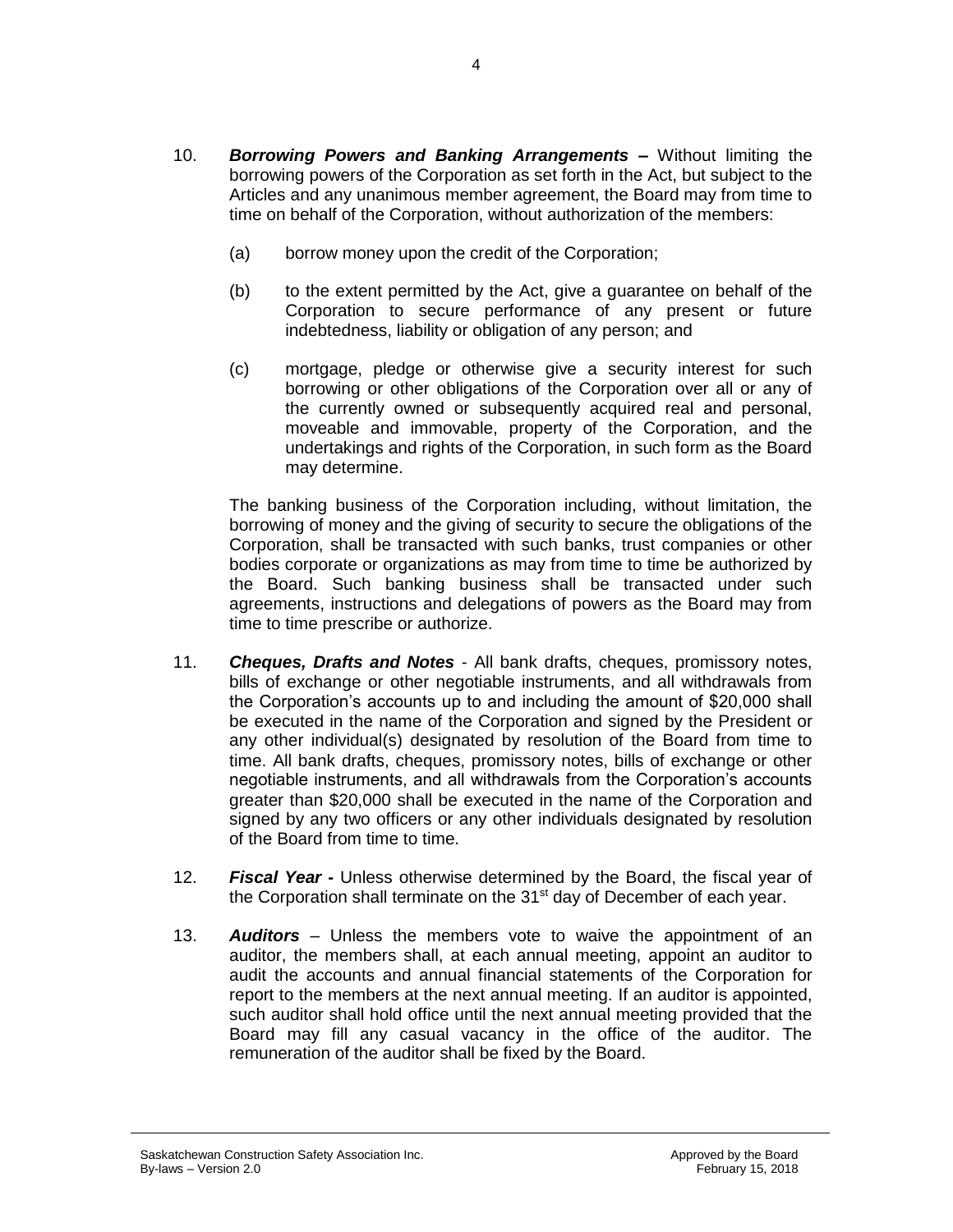14. *Amendment of By-laws* - The directors, by resolution, may make, amend or repeal any by-laws. The directors shall submit a by-law, or an amendment or a repeal of a by-law to the Members at the next meeting of Members, and the Members, by ordinary resolution, may confirm, reject or amend the bylaw, amendment or repeal.

### **PART THREE MEMBERSHIP**

- 15. *Classes of Membership* The Corporation shall have two (2) classes of membership. These classes are as follows:
	- (a) General Membership General Members shall be entitled to receive notice of and to attend and vote at all meetings of members; and
	- (b) Honorary Membership The directors of the Corporation may grant Honorary Memberships to such person(s) as the directors may determine from time to time, at their discretion. Such Honorary Members shall be entitled to receive notice of and attend all meeting of the members, but shall not be entitled to vote at any meetings of the members, except where the Act explicitly provides non-voting members the right to vote.
- 16. *Eligibility for Membership* A person shall only be eligible to hold a General Membership if the person is an Eligible Person.
- 17. *Applications for Membership* All persons shall automatically be admitted as General Members upon becoming Eligible Persons. Eligible Persons are not required to submit applications to the Board to become General Members. All Eligible Persons shall remain members until the persons' General Membership is terminated in accordance with these by-laws.
- 18. *Membership Non-Transferable* General Memberships may not be transferred or assigned except with the prior written consent of the Board. Honorary Memberships are non-transferable and non-assignable.
- 19. *Term and Termination* A General Member shall cease to be a member automatically upon the date that the member ceases to be an Eligible Person. No member of the Corporation shall have any claim to the assets, funds or property of the Corporation, but a member for any cause whatsoever ceasing to be a member in the Corporation shall remain liable to the Corporation for any debt or other liability of the member to the Corporation accrued to the date on which such member ceased to be a member. The rights and privileges of a member cease to exist when its, his or her membership interest in the Corporation is terminated.
- 20. *Membership Fees and Assessments* Membership fees, dues and assessments shall, unless otherwise provided in these by-laws, be payable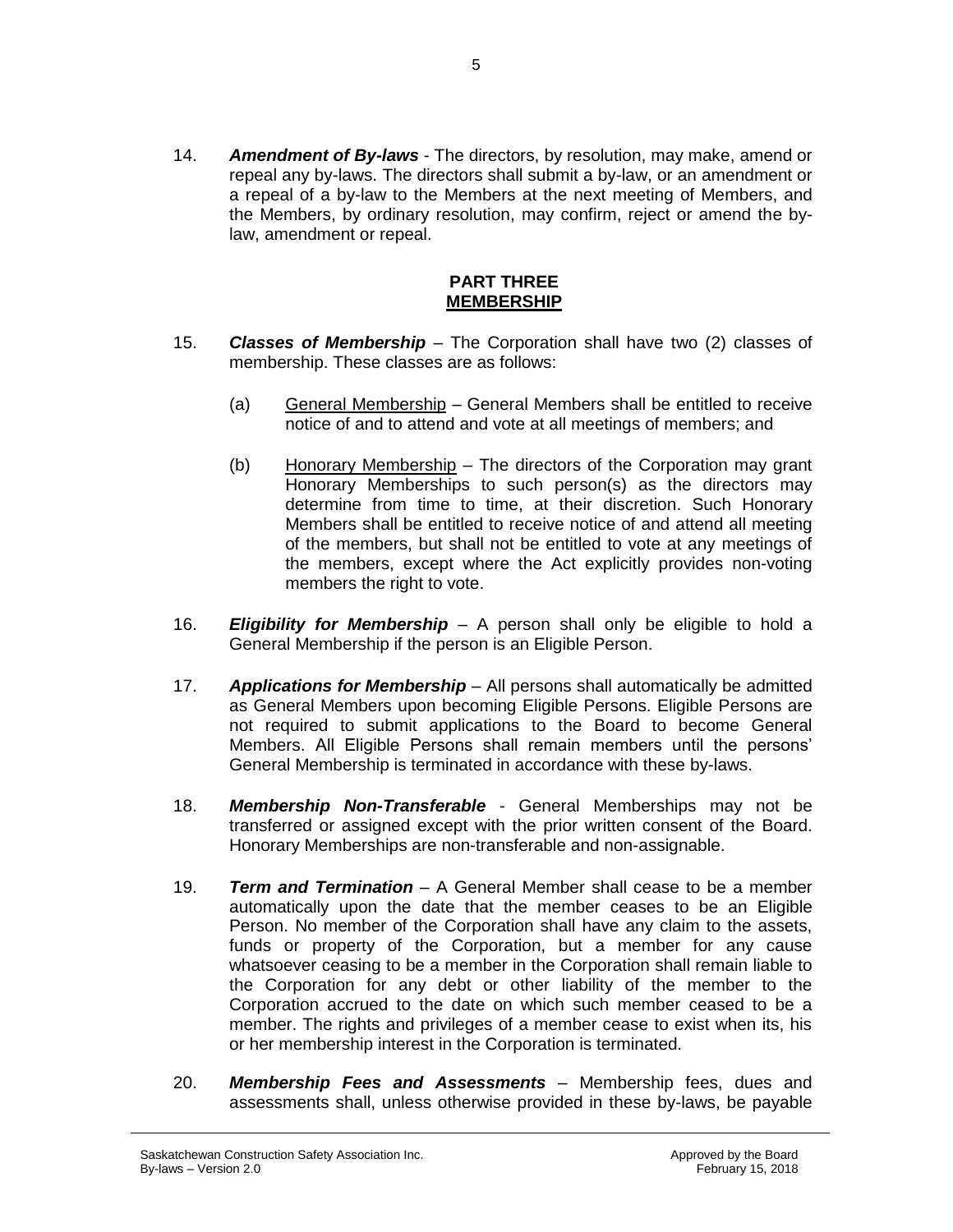by the members in such amount and at such times as the Board shall determine. Any change in the amount of any such fees, dues or assessments shall become effective at the date set by the Board.

21. *Services for Members* - The Corporation shall provide such services to its members as the Board may determine from time to time.

### **PART FOUR MEMBERS' MEETINGS**

### 22. *Calling of Meetings* –

- (a) Subject to the by-laws and the requirements in the Act respecting the calling of meetings, the Board shall call an annual meeting of members not later than eighteen (18) months after the Corporation comes into existence and subsequently not later than fifteen (15) months after holding the preceding annual meeting.
- (b) The Board may call a special meeting of members at any time but must call a special meeting of the members upon the written request of members whose membership interests carry not less than five (5%) percent of the rights to vote at the proposed meeting of members.
- (c) Meetings of members shall be held at any place within Canada that the Board determines.

## 23. *Meeting Business* -

- (a) The following business shall be transacted at every annual meeting of members:
	- (i) the consideration of financial statements and, if an auditor has been appointed, the auditor's report on such financial statements;
	- (ii) the election of directors from the Nominees; and
	- (iii) the waiver of the appointment of an auditor or, if no such waiver has been approved, the appointment of an auditor.
- (b) All business transacted at an annual meeting of members or a special meeting of members other than:
	- (i) the consideration of financial statements and, if an auditor has been appointed, the auditor's report on such financial statements;
	- (ii) the election of directors from the Nominees; and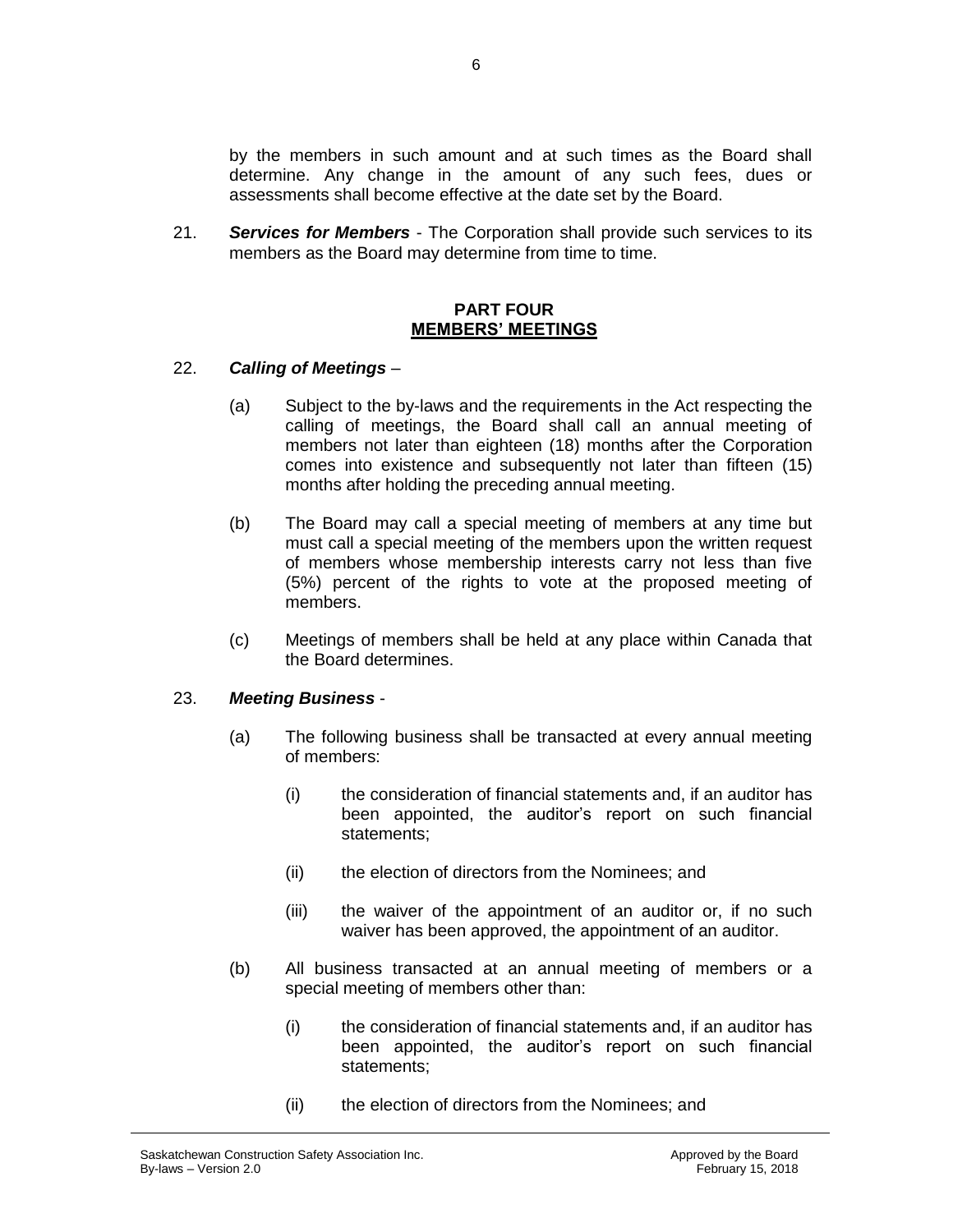(iii) the waiver of the appointment of an auditor or, if no such waiver has been approved, reappointment of an incumbent auditor;

shall be deemed to be special business.

- (c) Notice of a meeting of members at which special business is to be transacted is to:
	- (i) state the nature of that business in sufficient detail to permit the member to form a reasoned judgment concerning that business; and
	- (ii) include the text of any special resolution to be the submitted to the meeting.
- (d) Any voting member may submit to the Corporation written notice of any matter that the member proposes to raise and discuss at the next meeting of members and notice of the proposal shall be given with the notice of the next meeting of members.

## <span id="page-6-0"></span>24. *Notice of Meeting* –

- (a) For the purpose of determining members entitled to receive notice of a meeting of members, the directors may fix in advance a date as the record date for the determination of members, but the record date shall not be more than fifty (50) nor less than fifteen (15) days before the day on which the meeting is to be held.
- (b) If no record date is fixed:
	- (i) the record date for the determination of members entitled to receive notice of a meeting of members shall be at the close of business on the day preceding the day on which the notice is given, or if no notice is given, the day on which the meeting is held; and
	- (ii) the record date for the determination of members entitled to vote at a meeting of members is the time of taking the vote.
- (c) If a record date is fixed, notice of the date shall be given by advertisement in a newspaper published or distributed in the place where the corporation has its registered office not less than seven days before the date fixed.
- (d) Notice of the time and place of a meeting of members shall be sent, not more than fifty (50) nor less than fifteen (15) days before the meeting to:
	- (i) each member;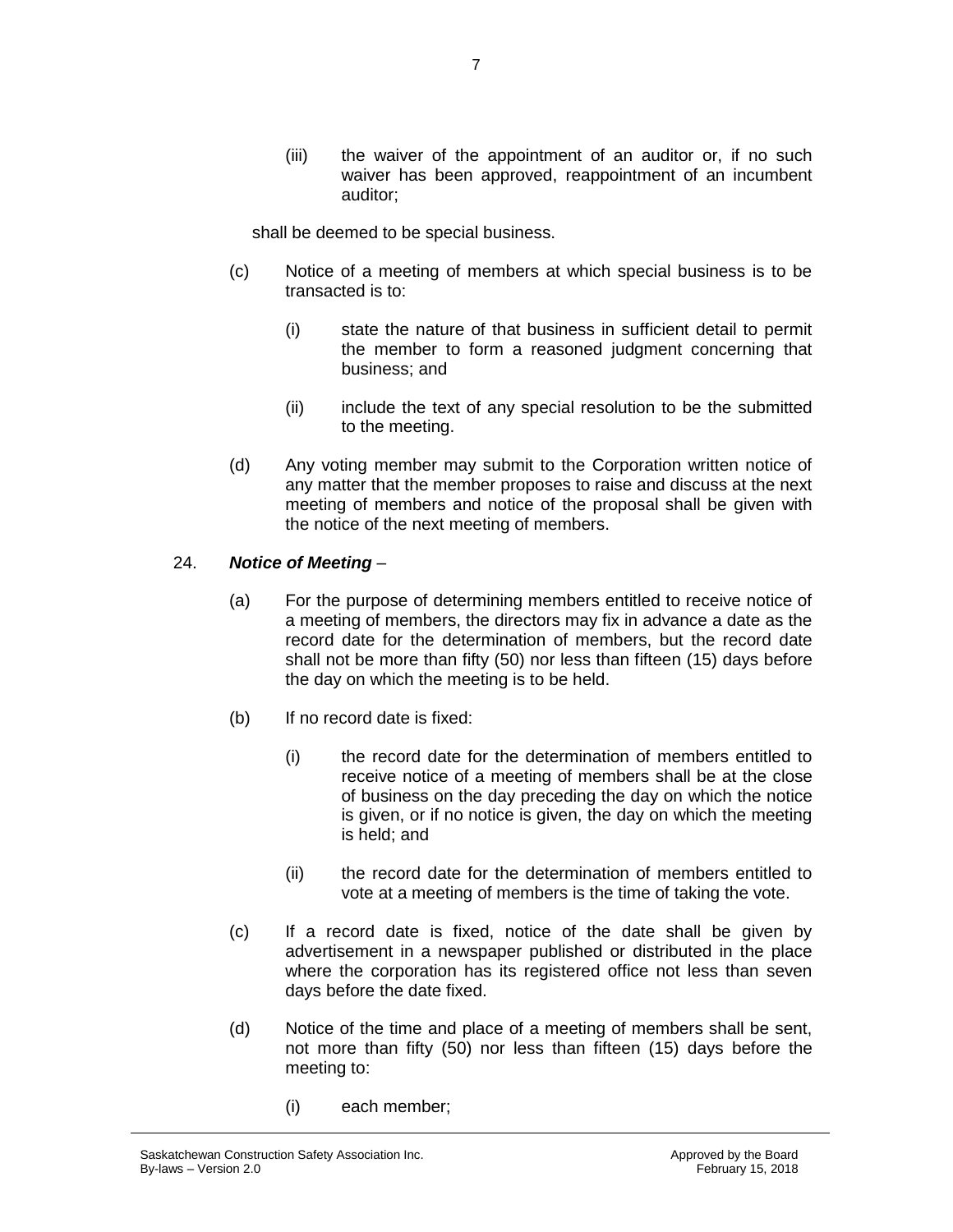- (ii) each director; and
- (iii) the auditor of the Corporation.
- (e) A notice of meeting is not required to be sent to members who were not registered on the records of the corporation or its transfer agent on the record date determined pursuant to this Section [24.](#page-6-0)
- 25. *Copies of Financial Statements* Copies of the Corporation's financial statements and, if an auditor has been appointed, the report of such auditor, shall be sent to each member not less than 15 days before each annual meeting of members, except a member who has informed the Corporation in writing that the member does not want a copy of such documents. Notwithstanding the foregoing, the Corporation may, in lieu of sending copies of such documents to each member, publish a notice stating that the documents are available at the registered office of the Corporation and that any members may obtain a free copy, on request, by prepaid mail to his or her address, or by calling at the registered office of the Corporation during the usual business hours of the Corporation.
- 26. *Waiver of Notice, Irregularities* **-** A member or any other person entitled to attend a meeting of members may, in any manner and at any time, waive notice of a meeting of members, or any irregularity in any such meeting or in the notice of the meeting. Attendance of any such person at a meeting of members shall constitute a waiver of notice of the meeting except where such person attends a meeting for the express purpose of objecting to the transaction of any business on the grounds that the meeting is not lawfully called.
- 27. *Quorum* **-** A quorum for any meeting of members shall consist of a majority of the members entitled to vote at the meeting (who must either be present or represented by proxy or other representative at such meeting). A quorum must be present throughout the continuation of the meeting.
- 28. *Chair of a Meeting* **–** At the commencement of each meeting of the members, the members present shall select and appoint one member to chair the meeting. If multiple members are selected to chair the meeting, the members present at the meeting who are entitled to vote at such meeting shall appoint the chair by a majority vote.
- 29. *Adjournments* **-** The chair of the meeting may with the consent of a majority of the members present at the meeting who are entitled to vote at such meeting adjourn any meeting of members from time to time to a fixed time and place and, subject to the Act, no notice of the time and place for the holding of the adjourned meeting shall be required if the adjourned meeting is held in accordance with the terms of the adjournment and if a quorum as constituted at the time of adjournment is present at the meeting. If there is not a quorum as so constituted present at the adjourned meeting, the original meeting shall be deemed to have terminated immediately after its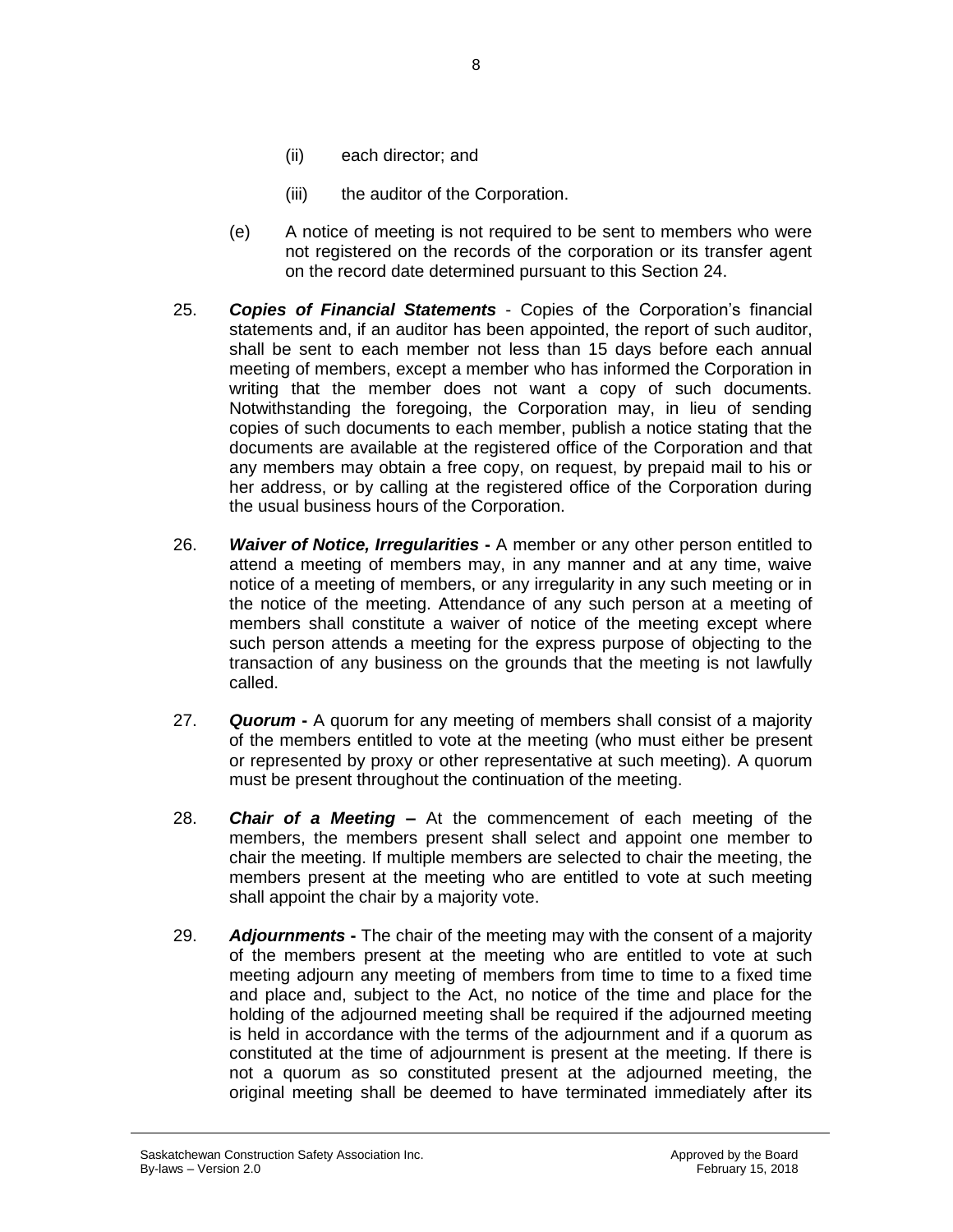adjournment. Any business may be brought or dealt with at any adjourned meeting that might have been brought before or dealt with at the original meeting in accordance with the notice calling the same.

- <span id="page-8-1"></span><span id="page-8-0"></span>30. *Voting* –
	- (a) Each General Member in good standing who is personally present or represented by an authorized individual pursuant to Section [30](#page-8-0)[\(d\),](#page-8-1) shall be entitled to vote at all meetings of members. A General Member may, by written proxy, appoint a proxyholder to attend and act at all meetings of members, in the manner and to the extent permitted by the proxy. A proxyholder need not be a member.
	- (b) Unless a ballot is demanded or required, voting at a meeting of members shall be by way of a show of hands. Upon a show of hands, each person present and entitled to vote at the meeting shall have one vote and a declaration by the chair of the meeting that any question has been carried, carried by a particular majority or not carried and an entry to that effect in the minutes of the meeting shall be conclusive evidence of the fact without proof of the number or proportion of votes recorded in favour of or against the motion and the result of the vote so taken and declared shall be the decision of the members upon such question.
	- (c) The chair of the meeting or any member or proxy entitled to vote at the meeting may require or demand a ballot upon any question, either before or immediately after any vote by show of hands, but such requirement or demand may be withdrawn at any time prior to the taking of the ballot. Any ballot shall be taken in such manner, as the chair of the meeting shall direct. On a ballot, each member present in person or represented by proxy or other representative and entitled to vote on a question put forth at a meeting of members shall be entitled to one vote in respect of the question. The result of the ballot so taken shall be the decision of the members upon the question.
	- (d) If a body corporate, association, government department or government agency is a member, the Corporation shall recognize any individual authorized by resolution of the directors or governing body of the body corporate, association, government department or government agency to represent it at any meeting of members. A member appointing a designated representative may revoke the designation of its representative by written notice to the Corporation and thereupon the person whose designation is revoked shall cease to be the representative of the member.
	- (e) A majority of votes cast by the members represented and carrying voting rights shall determine the questions in meetings except where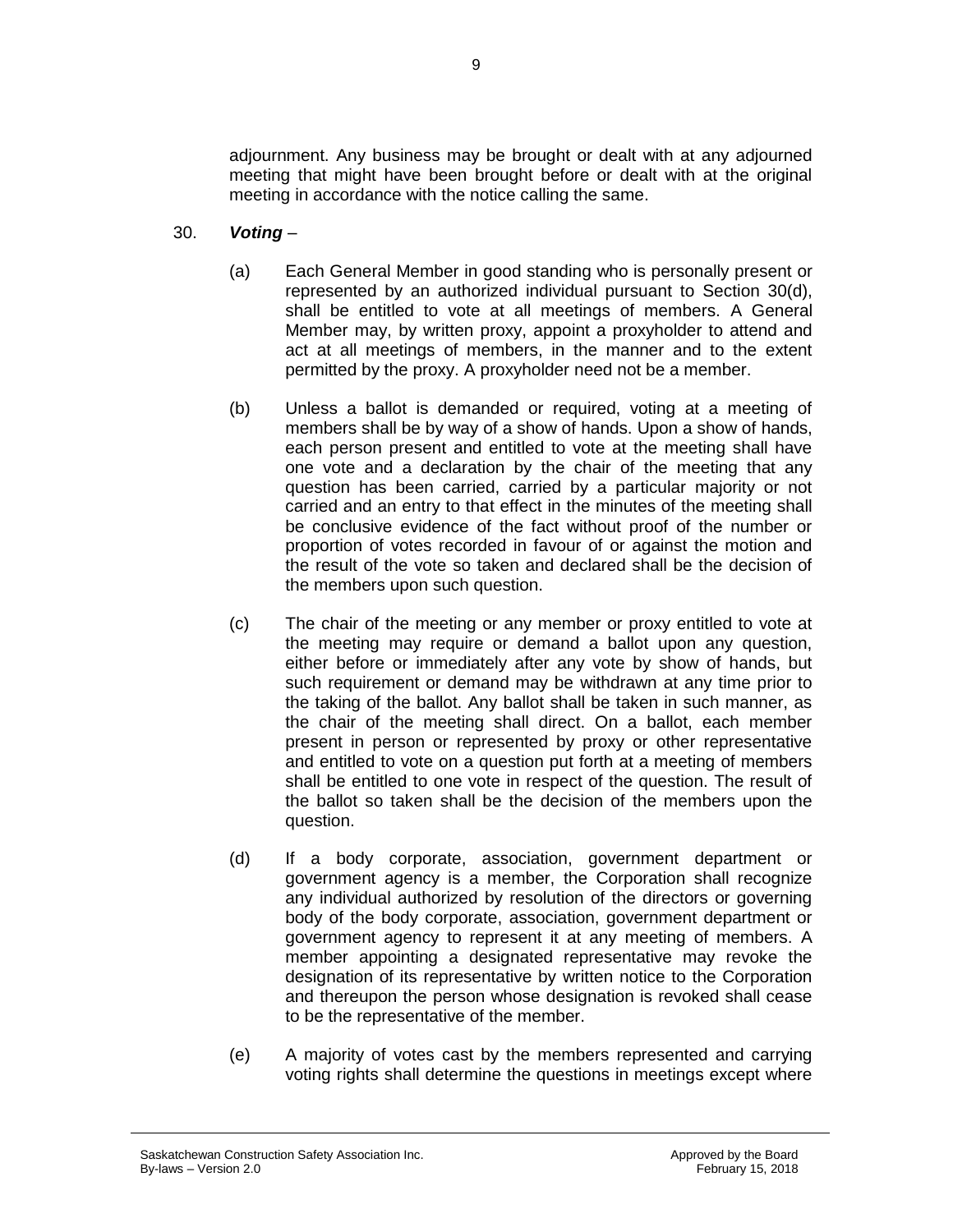the vote or consent of a greater number of members is required by the Act of the by-laws.

- (f) If a member chooses to be represented through written proxy, notification must be received 5 days in advance of the meeting.
- 31. *Telephone, Video and Electronic Meetings* **-** With the consent of the chair of the meeting of members, a member or any other person entitled to attend a meeting of members may participate in the meeting by means of teleconference, video conferencing systems or other electronic methods approved by the chair, and person participating in such a meeting by such method shall be considered present at the meeting.

## **PART FIVE DIRECTORS AND OFFICERS**

- 32. *Duties of the Board -* The Board shall manage or supervise the management of the affairs and business of the Corporation and may exercise all such powers and do all such acts and things as may be exercised or done by the Corporation and which are not expressly directed or required by the Act or other statute, the Articles, the by-laws or any special resolution of the Corporation to be done in some other manner. Notwithstanding a vacancy among the directors, a quorum of the Board may exercise all the powers of the Board.
- 33. *Qualifications of Directors* Directors must be individuals, at least 18 years of age, must not have the status of bankrupt and must have the capacity under law to contract.
- <span id="page-9-0"></span>34. *Board Structure* – Unless otherwise agreed upon by the Board, the Board shall at all times be comprised of the following individuals:
	- (a) Two (2) directors shall be nominees of the Commercial Employers;
	- (b) Two (2) directors shall be nominees of the Industrial Employers;
	- (c) Two (2) directors shall be nominees of the Residential Employers;
	- (d) Two (2) directors shall be nominees of the Organized Labour Employees;
	- (e) Two (2) directors shall be nominees of the General Workforce; and
	- (f) Two (2) directors shall be nominees of the Board.

The Board and the Nominating Groups must each provide written notice to the Governance Committee of their Nominees no less than ninety (90) days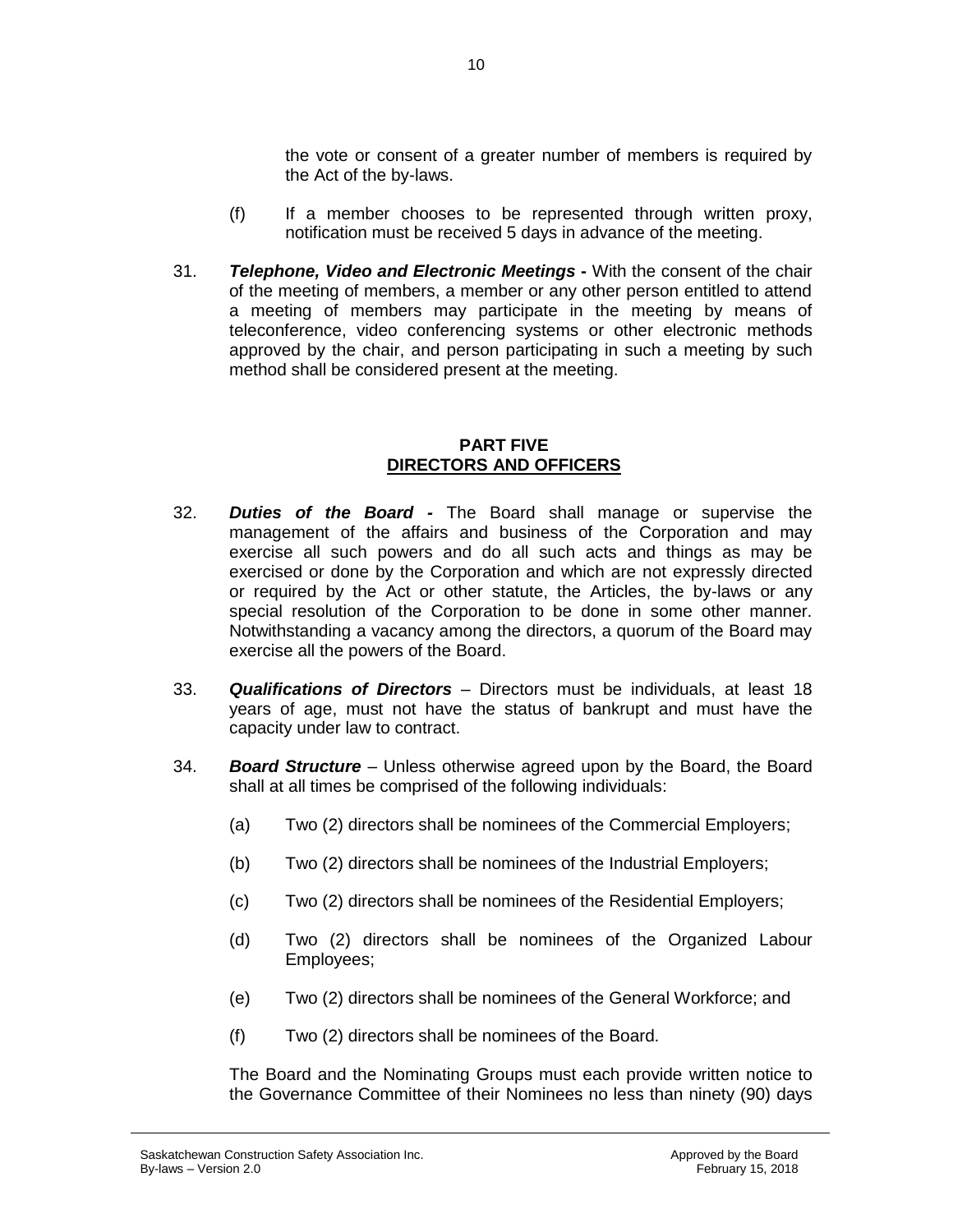prior to the date of each annual meeting of the members. Subject to the Act, there shall be no limit on the number of times that the Board or any of the Nominating Groups may select an individual as its Nominee. In addition, the Board or a Nominating Group may select the same individual as its Nominee in two or more consecutive years.

- 35. *Review by the Governance Committee -* Upon receiving the Nominees of the Board and the Nominating Groups in accordance with Section [34](#page-9-0) of these by-laws, the Governance Committee shall review and consider the qualifications of all of the Nominees and shall have the right, at its sole discretion, to determine whether each of the Nominees shall be eligible to stand for election to Board at the next annual meeting of the members. Notwithstanding anything contained in these by-laws, only those Nominees approved by the Governance Committee shall be eligible to stand for election to the Board.
- 36. *Term*  Subject to these by-laws, and unless otherwise agreed upon by the General Members, a director's term of office shall be from the date of the meeting at which he or she is elected until the next annual meeting; provided that a retiring director shall retain office until the adjournment or termination of the meeting at which his or her successor is elected unless such meeting was called for the purpose of removing him from office as a director, in which case the director so removed shall vacate office forthwith upon the passing of the resolution for his removal.
- 37. *Retiring Directors* A retiring director, other than a retiring director who is deemed by the Board to have retired pursuant to these by-laws, shall retain office until the adjournment or termination of the meeting at which his or her successor is appointed or elected, as the case may be, unless such meeting was called for the purpose of removing such person from office as a director in which case the director so removed shall vacate office immediately upon the passing of the resolution for his or her removal. Retiring directors, if qualified, are eligible for re-appointment, unless the director has been deemed to have resigned in accordance with these by-laws, in which case, the retiring director shall only be eligible for re-appointment with the consent of the Board.
- 38. *Failure to Elect Full Number of Directors -* If there has been a failure to elect the minimum number of directors required by the Articles, the directors then in office shall immediately call a special meeting of members to fill the vacancy and, if they fail to call a meeting or if there are no directors then in office, the meeting may be called by any member.

# 39. *Removal from Office* –

- (a) A director may be removed from office by resolution of the General Members at a special meeting of the members.
- (b) The office of a director shall be automatically vacated if: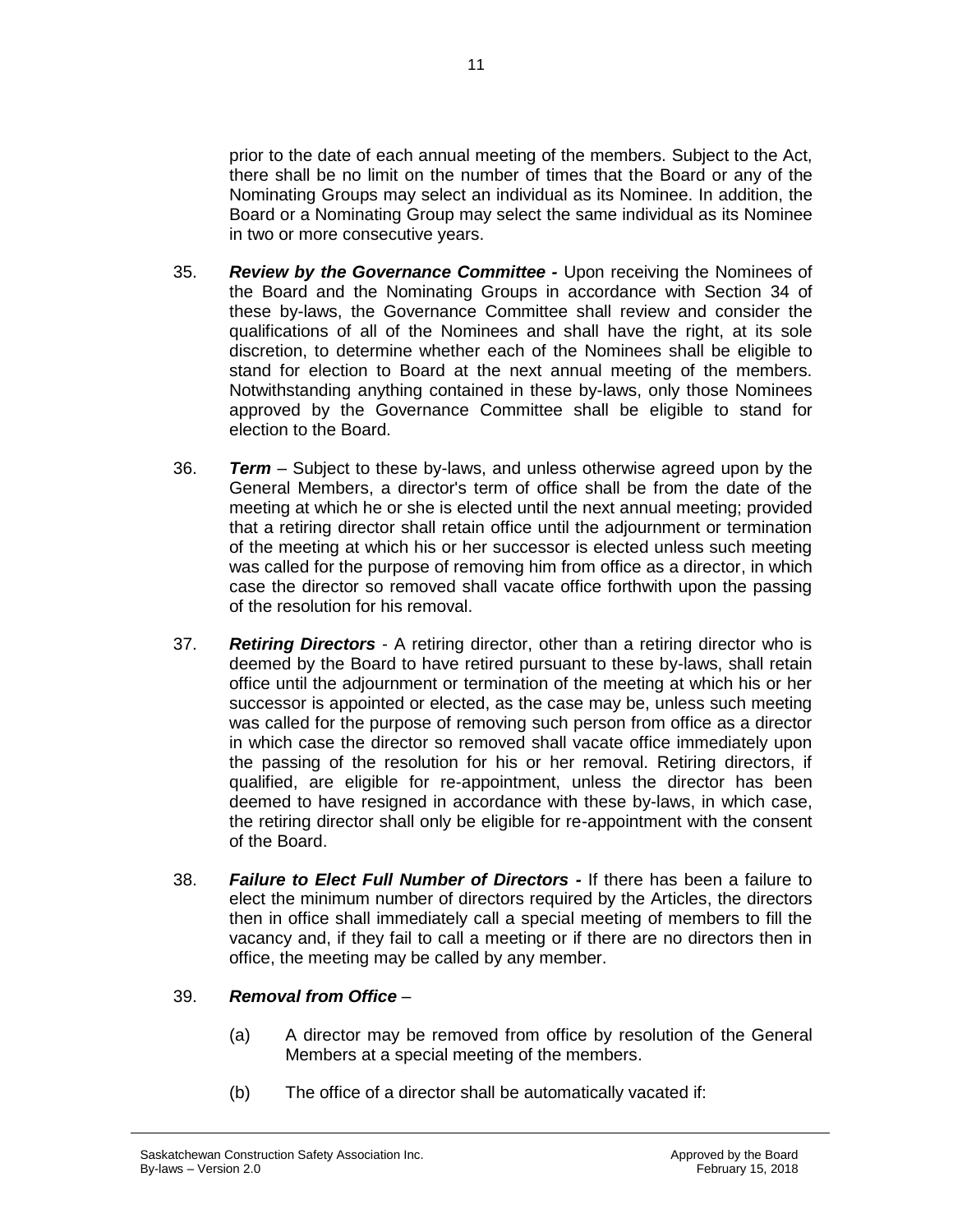- (i) the director has resigned his or her office by delivery of a written resignation to the Chairperson;
- (ii) the director has resigned his or her office as a result of a deemed resignation pursuant to these by-laws;
- (iii) the director is found by a court to be of unsound mind or lack capacity;
- (iv) the director becomes bankrupt;
- (v) the director is convicted of a criminal offence; or
- (vi) the director dies.
- <span id="page-11-0"></span>40. *Deemed Resignation* – Notwithstanding anything contained herein, a director shall, at the Board's discretion, be deemed to have resigned as director upon the director failing to attend at least fifty (50%) percent of the meetings of the Board and/or at least seventy five (75%) percent of the meetings of any committees of the Board in any calendar year without a reasonable and valid excuse as determined by the chair. In addition, notwithstanding anything contained herein, a director who was a Nominee of the Nominating Group shall be deemed to have resigned as director if, in the chair's opinion, the director ceases to be employed or engaged by, or associated with, an Eligible Person. Upon the Board determining that a deemed resignation has occurred in accordance with this Section [40,](#page-11-0) such director shall immediately tender his or her resignation to the Board.

## 41. *Vacancies* –

- (a) Subject to the Act, if any vacancy on the Board occurs by reason of the death, disqualification, inability to act, resignation or removal of any director, a quorum of directors shall fill such vacancy so as to maintain a Board consisting of the number of Nominees of the Nominating Groups and the Board, as set forth in Section 34.
- (b) A director appointed or elected to fill a vacancy holds office for the unexpired term of his or her predecessor.
- 42. *Remuneration* The remuneration, if any, payable to the directors of the Corporation for acting as directors or officers shall be determined from time to time by resolution of the members. Notwithstanding the generality of the foregoing:
	- (a) directors may be reimbursed for reasonable out-of-pocket expenses incurred in the course of carrying out their duties as directors, and any director may be remunerated for services performed in a professional capacity for or on behalf of the Corporation pursuant to such policy as is set by the Board; and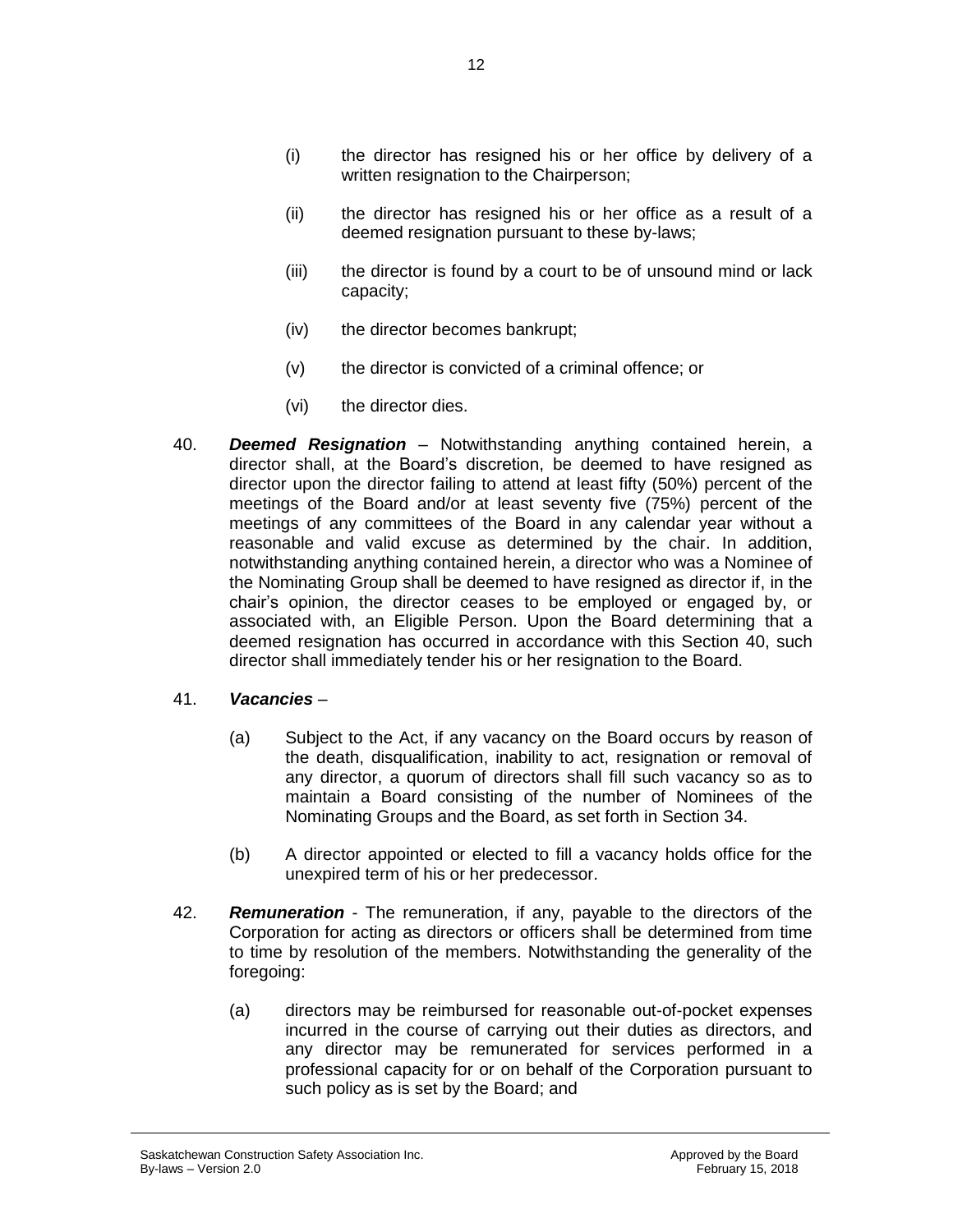(b) where a director is employed by the Corporation as a full-time officer of the Corporation (for example, as the Corporation's Chief Executive Officer), the compensation payable to such director in respect of his or her employment shall be determined by resolution of the Board only and need not be confirmed or approved by a resolution of the members.

## 43. *Committees* –

- (a) In addition to the committees established pursuant to these by-laws, the Board may create one or more committees of the Board and appoint directors to hold office on such committees. The directors shall determine the number, type, duties, powers, rights and responsibilities of such committees and may, by resolution, delegate duties to them. The Board may fix by resolution, any remuneration to be paid to committee members.
- (b) Committee members may meet, adjourn and otherwise regulate their meetings as they may determine.
- (c) The Board shall have the right to eliminate any committees established by these by-laws or otherwise established from time to time.
- 44. *Governance Committee –* The Board shall establish a Governance Committee comprised of no less than three (3) directors. The directors shall determine the duties, powers, rights and responsibilities of the Governance Committee and may, by resolution, delegate duties to them. The Board may fix by resolution, any remuneration to be paid to Governance Committee members. In addition to any roles and responsibilities determined by the Board from time to time, the Governance Committee shall be responsible for (i) fairly and objectively evaluating the Nominees selected by the Board and the Nominating Groups pursuant to Section [34](#page-9-0) for election as director; and (ii) selecting (at its sole discretion) which of the Nominees shall be eligible to stand for election to the Board by the members.
- 45. *Advisory Committee –* The Board shall establish an Advisory Committee comprised of no less than three (3) directors. The directors shall determine the duties, powers, rights and responsibilities of the Advisory Committee and may, by resolution, delegate duties to them. The Board may fix by resolution, any remuneration to be paid to Advisory Committee members.
- 46. *Audit Committee*  The Board shall establish an Audit Committee comprised of no less than three (3) directors. The directors shall determine the duties, powers, rights and responsibilities of the Audit Committee and may, by resolution, delegate duties to them. The Board may fix by resolution, any remuneration to be paid to Audit Committee members.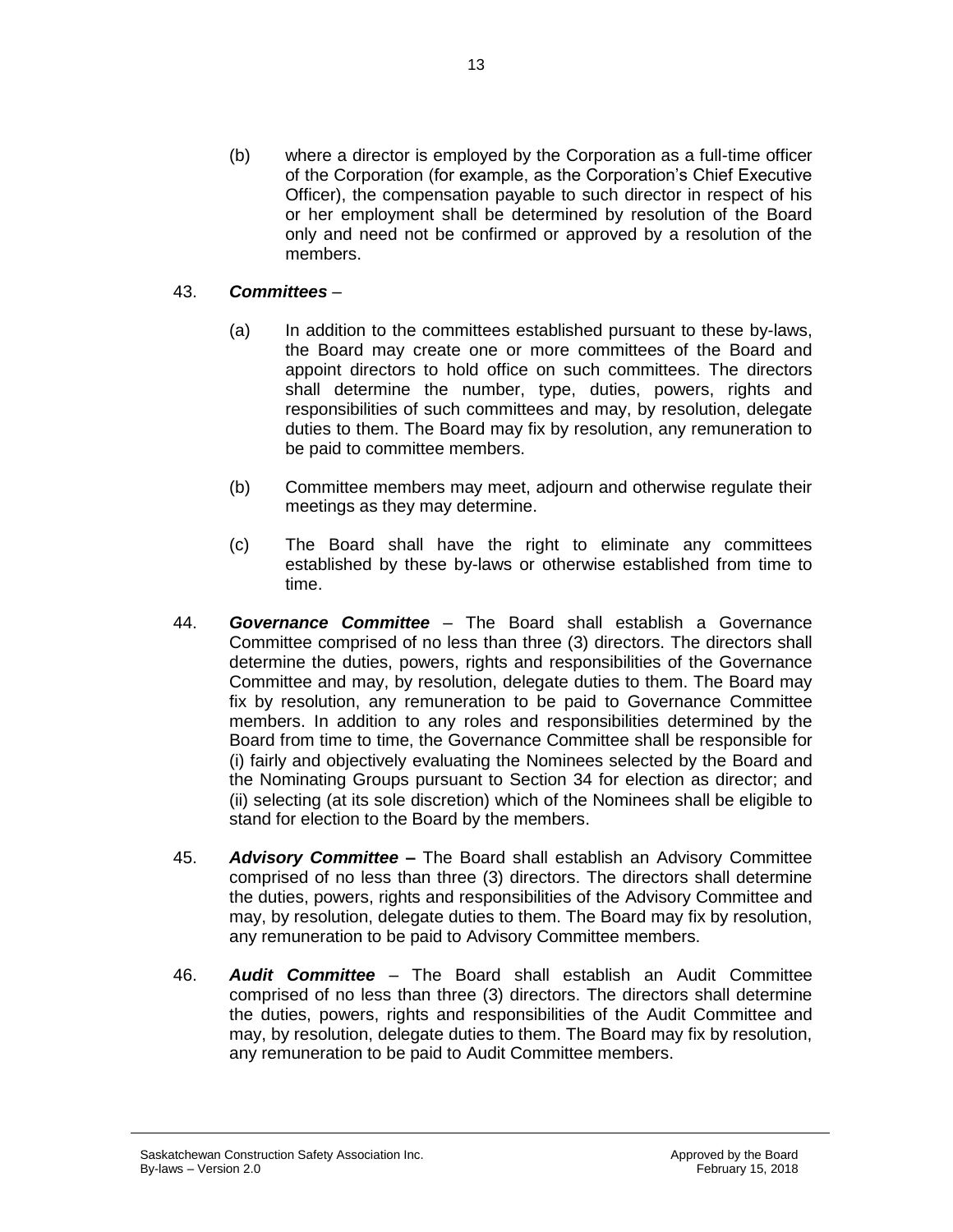- 47. *Officers* The directors may from time to time appoint such officers or employees as they deem necessary, may specify the duties of such officers and employees, and, subject to the Act, delegate to such officers and employees the powers to manage the business and affairs of the Corporation.
- 48. *Limitation of Liability* Every director and officer of the corporation in exercising his powers and discharging his duties shall act honestly and in good faith with a view to the best interests of the corporation and exercise the care, diligence and skill that a reasonably prudent person would exercise in comparable circumstances. Subject to the foregoing, no director or officer shall be liable for the acts, receipts, neglects or defaults of any other director or officer or employee, or for joining in any receipt or other act for conformity, or for any loss, damage or expense happening to the corporation through the insufficiency or deficiency of title to any property acquired for or on behalf of the corporation, or for the insufficiency or deficiency of any security in or upon which any of the moneys of the corporation shall be invested, or for any loss or damage arising from the bankruptcy, insolvency or tortious acts of any person with whom any of the moneys, securities or effects of the corporation shall be deposited, or for any loss occasioned by any error of judgment or oversight on his or her part, or for any other loss, damage or misfortune whatever which shall happen in the execution of the duties of his office or in relation thereto; provided that nothing herein shall relieve any director or officer from the duty to act in accordance with the Act and the regulations thereunder or from liability for any breach thereof.
- 49. *Indemnification of Directors and Others* Subject to the limitations contained in the Act, the corporation shall indemnify a director or officer, a former director or officer, or a person who acts or acted at the corporation's request as a director or officer of a body corporate of which the corporation is or was a shareholder or creditor, and his or her heirs and legal representatives, against all costs, charges and expenses, including an amount paid to settle an action or satisfy a judgment, reasonably incurred by him in respect of any civil, criminal or administrative action or proceeding to which he is made a party by reason of being or having been a director or officer of the corporation or such body corporate, if:
	- (a) he or she acted honestly and in good faith with a view to the best interests of the corporation; and
	- (b) in the case of a criminal or administrative action or proceeding that is enforced by a monetary penalty, he or she had reasonable grounds for believing that his or her conduct was lawful.

The Corporation shall also indemnify such person in such other circumstances as the Act requires or the Board permits.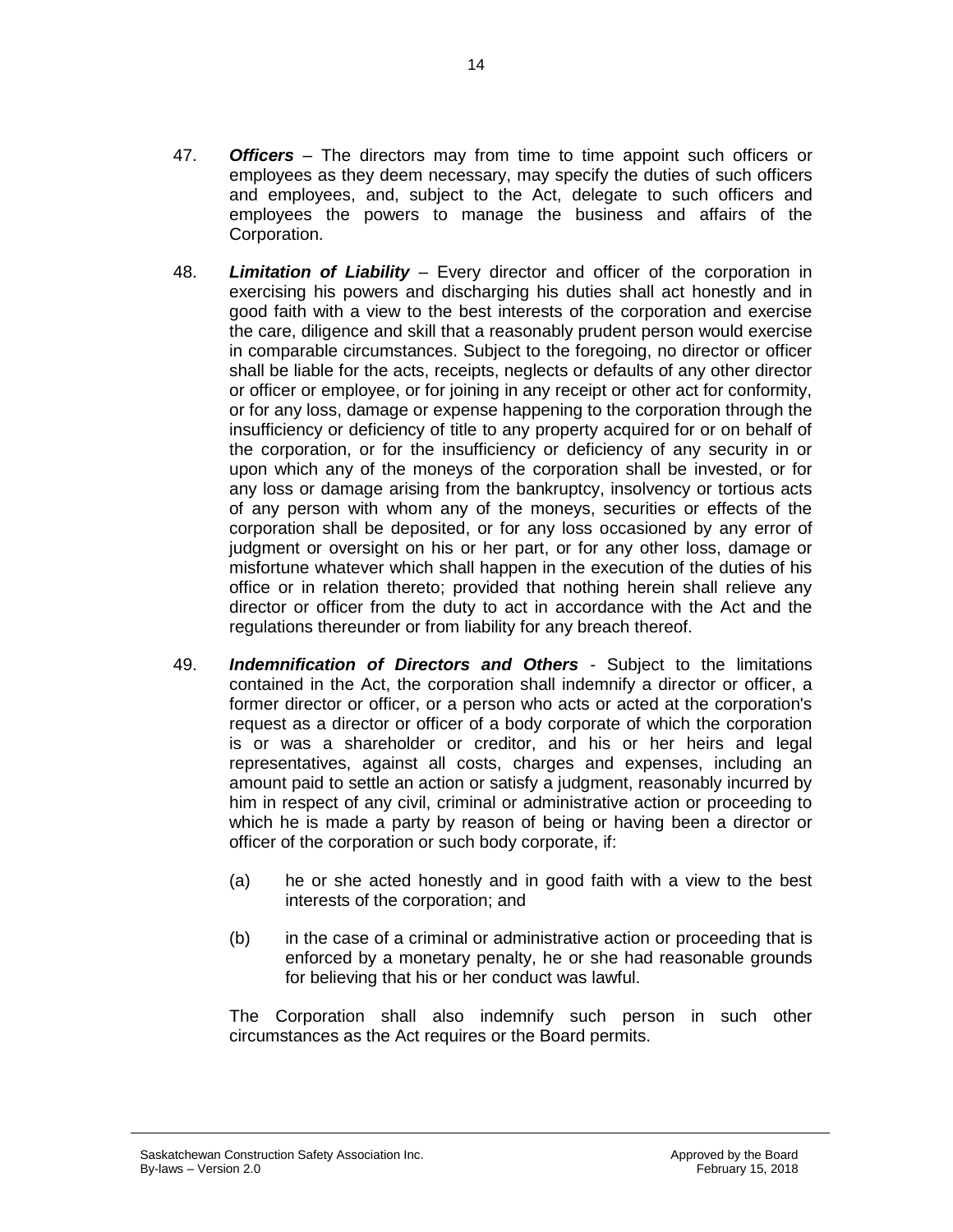## **PART SIX MEETINGS OF DIRECTORS**

- 50. *Place of Meeting -* Meetings of the Board and of any committee of the Board may be held at any place within Canada.
- 51. *Convening of Meetings -* A meeting of the Board may be convened by the Chairperson of the Board, or in the Chairperson's absence, the Vice-Chairperson of the Board, or in the absence of both the Chairperson of the Board and the Vice-Chairperson of the Board, any two (2) directors at any time. Except as otherwise provided by the Act and the Articles, the directors may convene, adjourn and otherwise regulate their Board and committee meetings at their discretion.
- 52. *Telephone, Video and Electronic Meetings -* If all of the directors of the Corporation consent, one or more directors may participate in a meeting of the Board or a committee of the Board by means of teleconference, video conferencing systems or other electronic methods agreed upon by the Board. Any such director participating in such a meeting in such manner shall be considered present at the meeting. Any such consent shall be effective whether given before or after the meeting to which it relates and may be given with respect to all meetings of the Board and of committees of the Board.

## 53. *Time of Notice* –

- (a) Notice of the time and place of each meeting of the Board shall be given in the manner provided in these by-laws to each director, in the case of notice given by personal delivery, email or other means of electronic communication, not less than 48 hours before the time when the meeting is to be held, and in the case of notice given by mail, not less than 7 days before the time when the meeting is to be held, provided that meetings of the Board or of any committee of the Board may be held at any time without formal notice if all the directors are present (including present by way of telephone, teleconference, video or other approved means of participation) or if all the absent directors waive notice.
- (b) In the case of the first meeting of the Board held immediately following the election of directors at an annual meeting of members or special meeting of the members or for a meeting of the Board at which a director is appointed to fill a vacancy in the Board, no notice need be given to the newly elected or appointed director or directors in order for the meeting to be duly constituted, provided a quorum of the Board is present.
- 54. *Contents of Notice -* Notice of any meeting of the Board shall state in reasonable detail the business to be conducted at the meeting.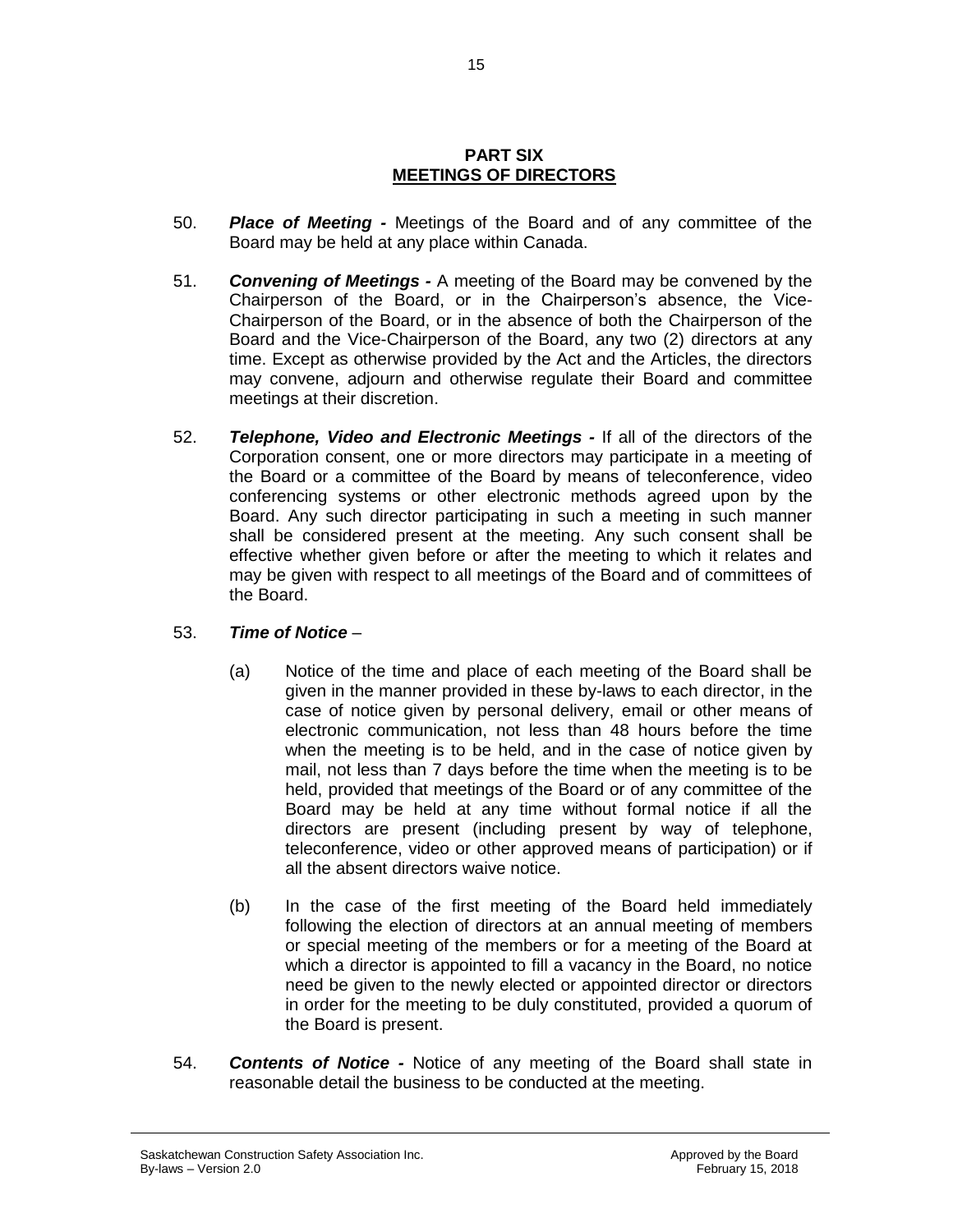55. *Waiver -* Notice of any meeting of the Board or of any committee of the Board, or any irregularity in any meeting or in the notice thereof may be waived by any director in any manner, and such waiver may be validly given either before or after the meeting to which such waiver relates.

## 56. *Quorum* –

- (a) A quorum for any meeting of the Board shall consist of a majority of the Board or such other number as the directors may determine by resolution from time to time.
- (b) A quorum must present throughout the entire duration of the meeting.
- (c) If a quorum is not present at the time and place fixed for the meeting in the notice thereof, the meeting shall, without further action, stand adjourned to be convened on the same day of the following week at the same place and at the same time and those present at the adjourned meeting shall constitute a quorum.
- 57. *Chair of the Meeting –* The Chairperson, or in his or her absence, the Vice-Chairperson, shall chair every meeting of the Board. If neither the Chairperson nor the Vice-Chairperson is present within 30 minutes after the time selected for holding the meeting, or if no person is willing to act as chair, the directors present may choose one of their numbers to chair the meeting.
- 58. *Adjournment -* The chair of a meeting of the Board may, with the consent of a majority of the directors present at a meeting, adjourn any meeting of the Board to a fixed time and place and, subject to the Act, if a quorum is constituted at the time of adjournment no notice of the fixed time and place for the holding of the adjourned meeting shall be required, provided that the adjourned meeting is held in accordance with the terms of the adjournment. The directors who formed a quorum at the original meeting are not required to form the quorum at the adjourned meeting. However, if there is not a quorum present at the adjourned meeting, the original meeting shall be deemed to have terminated forthwith after its adjournment. Any business may be brought before or dealt with at any adjourned meeting that might have been brought before or dealt with at the original meeting in accordance with the notice calling the same.
- 59. *Voting -* Decisions of the Board shall be determined by a majority of votes of the directors present, including the chair of the meeting.
- 60. *Resolution in Writing –* A resolution in writing signed by all the directors entitled to vote on that resolution at a meeting of directors is as valid as if it had been passed a meeting of the directors. Such resolution may be signed in counterparts.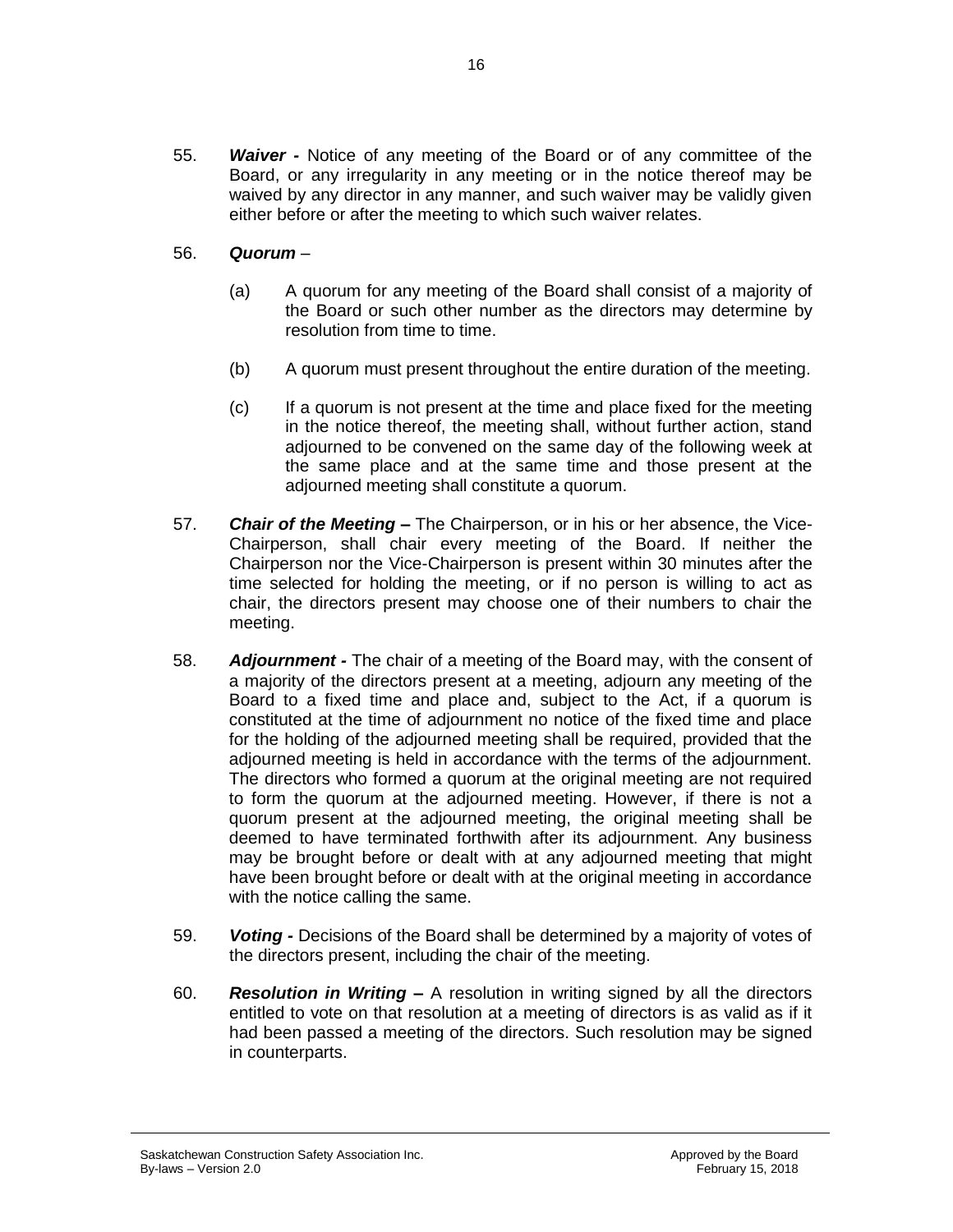## **PART SEVEN NOTICES**

- 61. *Manner of Notice -* Any notice (which includes any communication or document) to be given pursuant to the Act, the Articles, the by-laws or otherwise to a member, director, officer, auditor or member of a committee of the Board shall be sufficiently given if delivered personally to the person to whom it is to be given or if delivered to such person's latest address as shown on the records of the Corporation or if mailed to such person at the said address by prepaid ordinary or airmail or if sent to such person by email or other means of electronic communication. A notice so delivered shall be deemed to have been given when it is delivered personally or to the said address as aforesaid; a notice so mailed shall be deemed to have been given when deposited in a post office or public letter box; a notice so sent by email or other means of electronic communication shall be deemed to have been given when dispatched or when delivered to the appropriate communication company or agency or its representative for dispatch. The Corporation may change or cause to be changed the recorded address, the email address or any other electronic address or number of any member, director, officer, auditor, or member of a committee of the Board in accordance with any information which the Corporation reasonably believes to be reliable.
- 62. *Notice Computation -* In computing the time when notice must be given under any provision requiring a specific number of hours notice, the hour of giving the notice and the hour of commencement of the meeting shall be excluded, and in computing the date when notice must be given under any provision requiring a specified number of days notice of any meeting or other event, the date of giving the notice shall be excluded and the date of the meeting or other event shall be included.
- 63. *Returned Notices -* Where notices or other documents required to be given by the Corporation to its members have been given to a member at such member's latest mailing address, email address or other electronic address as shown on the records of the Corporation and where, on three (3) consecutive occasions, notices or other documents have been returned to the Corporation, the Corporation is not required to give to the member any further notices or other documents until such time as the Corporation receives written notice from the member requesting that notices and other documents be sent to the member at a specified address or number.
- 64. *Signature -* Subject to the Act, the signature of any director or officer of the Corporation to any notice may be written, stamped, typewritten, printed or applied electronically or partly written, stamped, typewritten, printed or applied electronically.
- 65. *Certificate of Office -* A certificate of any director or officer of the Corporation in office at the time of the making of the certificate as to facts in relation to the mailing or delivery or service of any notice or other document